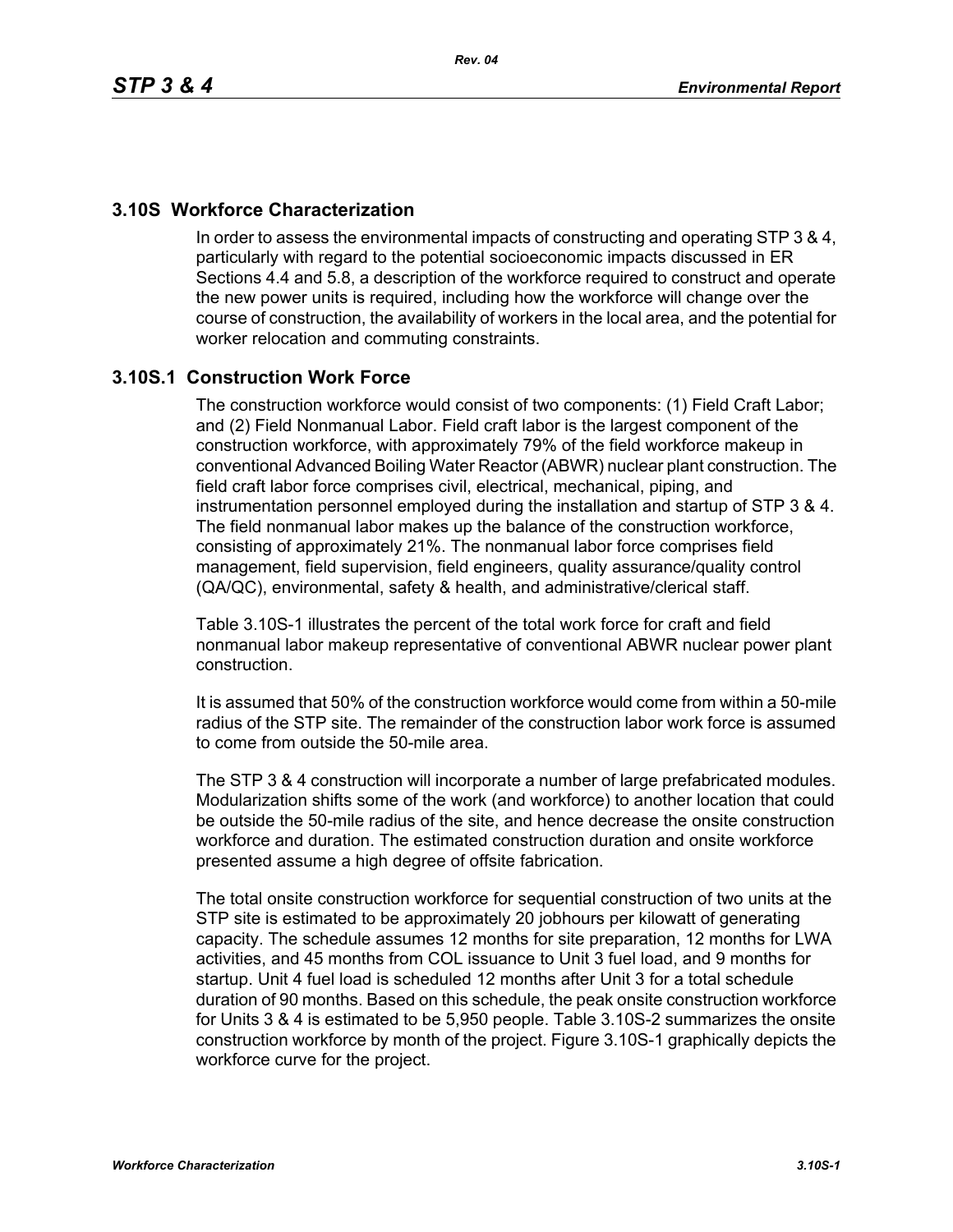# **3.10S.2 Worker Relocation and Commuting**

Construction workers typically commute up to 50 miles to a jobsite. Assuming 5% (lower estimate) of the construction craft workforce will be recruited from within the 50 mile radius, approximately 340 local craft people could be employed in Unit 3 & 4 construction. It is assumed that the balance of the construction workforce will come from outside the 50-mile radius. For the analysis of construction impacts in Chapter 4, it is assumed that the nonmanual labor workforce will relocate to the area from outside the 50-mile radius. Seventy to eighty percent of the construction workforce will be employed for more than four years. Most of the craft labor from outside the 50-mile radius will seek temporary housing, and most of the nonmanual staff will relocate to the area and seek permanent housing. Construction employees typically locate to within 50 miles of the construction area.

# **3.10S.3 Operation Work Force**

A study commissioned by DOE (Reference 3.10S-1) estimated the additional operations work force for a new ABWR unit constructed at an existing site. Applying the DOE study analysis to the operation of STP 3 & 4, it is estimated that the additional onsite operations workforce would be approximately 405 people per unit, with an additional nonoperational offsite support staff of 39 people per unit. The total required additional operations personnel for STP 3 & 4 (both units) would be 810 onsite and 78 offsite support staff, for a total of 888 people. Figure 3.10S-2 graphically depicts the operations workforce for Units 3 & 4, while Table 3.10S-3 and Figure 3.10S-3 depict the total STP site employment, including construction, operations, and outage workers for all four units. The operations staff for each unit would be put in place approximately two years before fuel load of the unit, to allow time for simulator training and startup testing. It is assumed the operations workforce would be recruited from outside the 50 mile radius.

# **3.10S.4 References**

3.10S-1 "Study of Construction Technologies and Schedules, O&M Staffing and Cost, Decommissioning Costs and Funding Requirements for Advanced Reactor Designs," U.S., Department of Energy, Volume 1. Prepared under Cooperative Agreement DE-FC07-03ID14492, Prepared by Dominion Energy, Inc., Bechtel Power Corporation, TLG, Inc., and MPR Associates, May 27, 2004.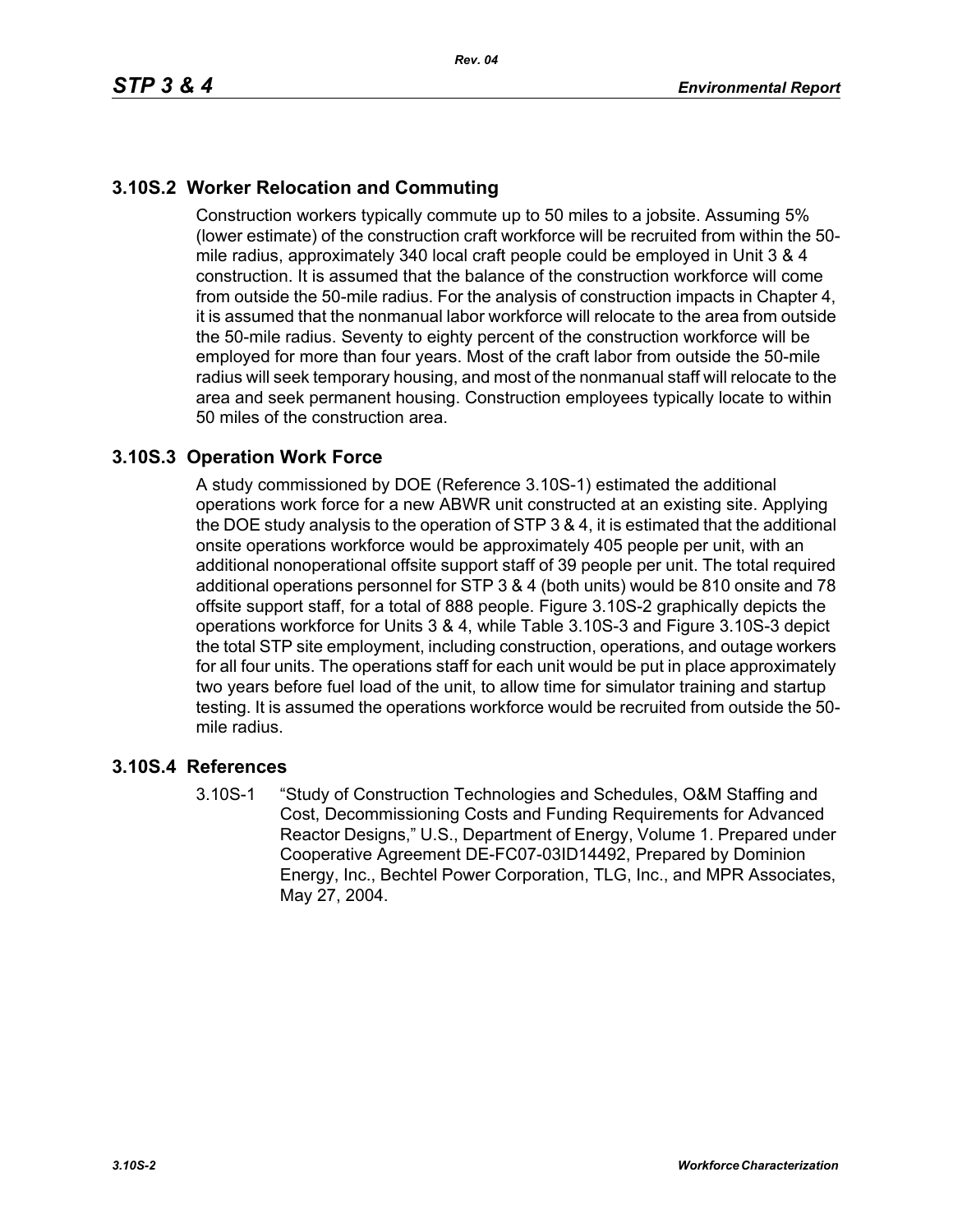| Labor                       | <b>Installation Items - Responsibility</b>                                                 | <b>Percent of Total</b><br><b>Work Force for</b><br><b>ABWR</b><br><b>Construction</b> |
|-----------------------------|--------------------------------------------------------------------------------------------|----------------------------------------------------------------------------------------|
| <b>Mechanical Equipment</b> | NSSS, Turbine Generator, Condenser,<br>Process Equipment, HVAC                             | 3%                                                                                     |
| Electrical                  | Equipment, Cable, Cable Tray, Conduit,<br>Wire, Connections                                | 12%                                                                                    |
| Concrete                    | Concrete and Reinforcing Steel                                                             | 13%                                                                                    |
| Structural steel            | Structural and Miscellaneous Steel                                                         | 3%                                                                                     |
| Other civil                 | Piling, Architectural Items, Painting,<br><b>Yard Pipe</b>                                 | 4%                                                                                     |
| Piping/instrumentation      | Pipe, tubing, valves, hangers/ supports                                                    | 14%                                                                                    |
| Site support                | Scaffolding, equipment operation,<br>transport, cleaning, maintenance, etc                 | 15%                                                                                    |
| Specialty labor             | Fireproofing, insulation, rigging, etc                                                     | 15%                                                                                    |
| Nonmanual labor             | Management, supervision, field<br>engineering, QA/QC, safety and health,<br>administration | 21%                                                                                    |

| Table 3.10S-1 Percent Construction Labor Force by Skill Set |  |  |  |  |
|-------------------------------------------------------------|--|--|--|--|
|                                                             |  |  |  |  |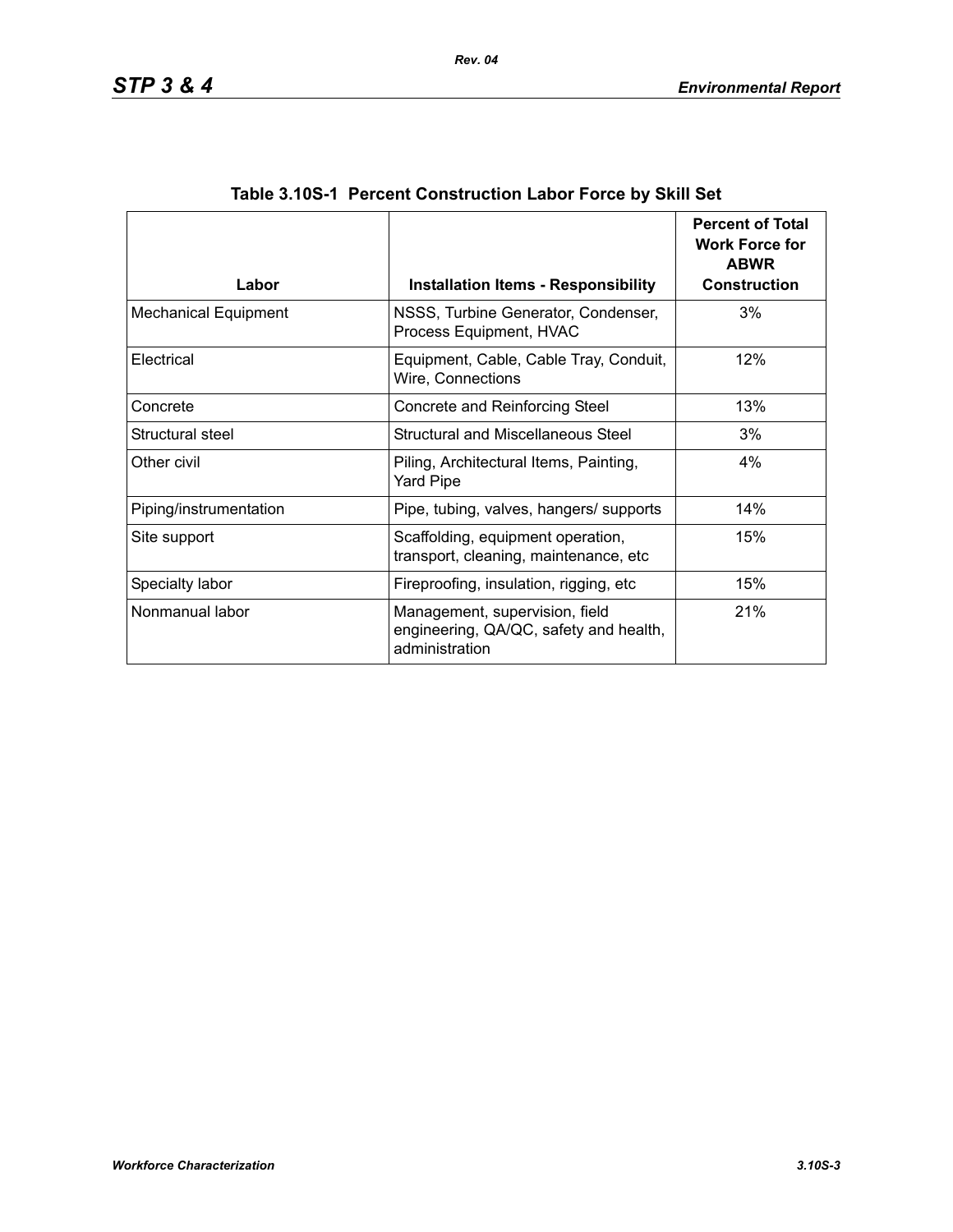| <b>ABWR UNITS</b> |                              |                         |                              |              |                              |              |                              |  |  |  |
|-------------------|------------------------------|-------------------------|------------------------------|--------------|------------------------------|--------------|------------------------------|--|--|--|
| <b>Month</b>      | Workforce<br><b>Strength</b> | <b>Month</b>            | Workforce<br><b>Strength</b> | <b>Month</b> | Workforce<br><b>Strength</b> | <b>Month</b> | Workforce<br><b>Strength</b> |  |  |  |
| $-24$ [1]         | 100                          | 3                       | 2800                         | 29           | 5950                         | 55           | 3000                         |  |  |  |
| $-23$             | 200                          | $\overline{\mathbf{4}}$ | 2950                         | 30           | 5950                         | 56           | 2800                         |  |  |  |
| $-22$             | 300                          | 5                       | 3100                         | 31           | 5950                         | 57           | 2600                         |  |  |  |
| $-21$             | 400                          | $6\phantom{1}$          | 3250                         | 32           | 5950                         | 58 [6]       | 2400                         |  |  |  |
| $-20$             | 500                          | $\overline{7}$          | 3400                         | 33           | 5950                         | 59           | 2200                         |  |  |  |
| $-19$             | 600                          | 8                       | 3550                         | 34           | 5950                         | 60           | 2000                         |  |  |  |
| $-18$             | 700                          | 9                       | 3700                         | 35           | 5950                         | 61           | 1800                         |  |  |  |
| $-17$             | 800                          | 10                      | 3830                         | 36           | 5850                         | 62           | 1600                         |  |  |  |
| $-16$             | 900                          | 11                      | 3960                         | 37           | 5750                         | 63           | 1400                         |  |  |  |
| $-15$             | 1000                         | 12[4]                   | 4090                         | 38           | 5650                         | 64           | 1200                         |  |  |  |
| $-14$             | 1100                         | 13                      | 4220                         | 39           | 5450                         | 65           | 1100                         |  |  |  |
| $-13$             | 1200                         | 14                      | 4350                         | 40           | 5250                         | 66           | 525                          |  |  |  |
| $-12$ [2]         | 1300                         | 15                      | 4480                         | 41           | 5050                         | 67           | $\pmb{0}$                    |  |  |  |
| $-11$             | 1400                         | 16                      | 4610                         | 42           | 4850                         |              |                              |  |  |  |
| $-10$             | 1500                         | 17                      | 4740                         | 43           | 4650                         |              |                              |  |  |  |
| -9                | 1600                         | 18                      | 4870                         | 44           | 4450                         |              |                              |  |  |  |
| $-8$              | 1700                         | 19                      | 5000                         | 45 [5]       | 4250                         |              |                              |  |  |  |
| $-7$              | 1800                         | 20                      | 5130                         | 46           | 4050                         |              |                              |  |  |  |
| $-6$              | 1900                         | 21                      | 5260                         | 47           | 3900                         |              |                              |  |  |  |
| $-5$              | 2000                         | 22                      | 5390                         | 48           | 3800                         |              |                              |  |  |  |
| $-4$              | 2100                         | 23                      | 5520                         | 49           | 3700                         |              |                              |  |  |  |
| $-3$              | 2200                         | 24                      | 5650                         | 50           | 3600                         |              |                              |  |  |  |
| $-2$              | 2300                         | 25                      | 5800                         | 51           | 3500                         |              |                              |  |  |  |
| $-1$              | 2400                         | 26                      | 5950                         | 52           | 3400                         |              |                              |  |  |  |
| 1[3]              | 2500                         | 27                      | 5950                         | 53           | 3300                         |              |                              |  |  |  |
| $\overline{2}$    | 2650                         | 28                      | 5950                         | 54           | 3200                         |              |                              |  |  |  |

#### **Table 3.10S-2 Estimated Construction Work Force and Construction Duration for Two ABWR Units**

[1] Site preparation activities begin

[2] LWA activities begin

[3] COL Issued, Unit 3 construction initiates

[4] Unit 4 construction initiates

[5] Unit 3 fuel load

[6] Unit 4 fuel load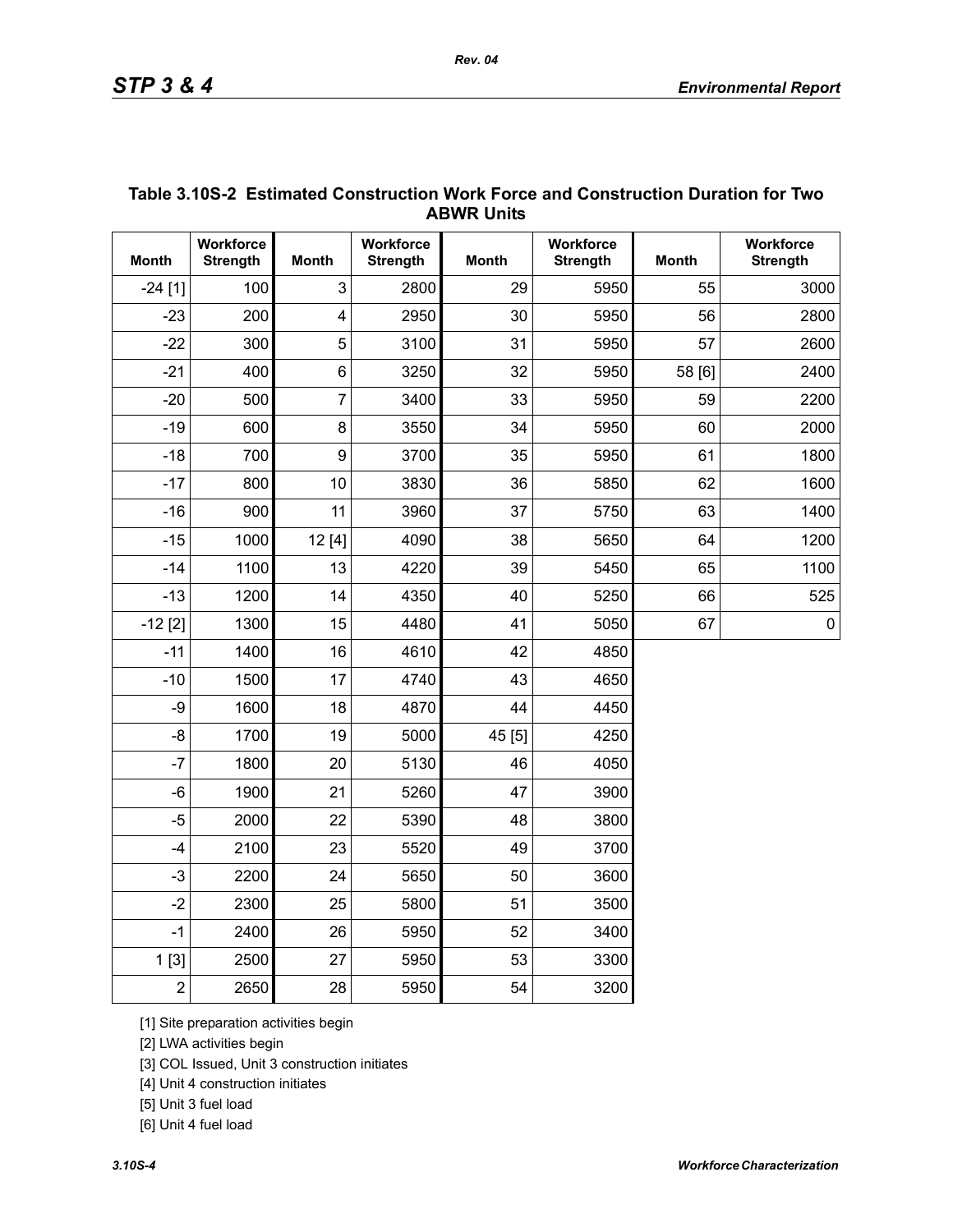|       |                                             |              |                                          | $3.4$ ; and to months boyond             |                                               |                                  |                           |
|-------|---------------------------------------------|--------------|------------------------------------------|------------------------------------------|-----------------------------------------------|----------------------------------|---------------------------|
|       | Event <sup>1</sup>                          | <b>Month</b> | <b>Unit 1/2</b><br>Staffing <sup>2</sup> | <b>Unit 3/4</b><br>Staffing <sup>3</sup> | <b>Construction</b><br>Workforce <sup>4</sup> | Outage<br>Workforce <sup>5</sup> | <b>TOTAL</b><br>Workforce |
| $-24$ | <b>Site</b><br>Preparation<br><b>Starts</b> | $-24$        | 1350                                     | 99                                       | 100                                           |                                  | 1549                      |
|       |                                             | $-23$        | 1353                                     | 107                                      | 200                                           |                                  | 1660                      |
|       |                                             | $-22$        | 1356                                     | 116                                      | 300                                           |                                  | 1772                      |
|       |                                             | $-21$        | 1359                                     | 124                                      | 400                                           |                                  | 1883                      |
|       |                                             | $-20$        | 1362                                     | 133                                      | 500                                           | 45                               | 2040                      |
|       |                                             | $-19$        | 1364                                     | 142                                      | 600                                           | 310                              | 2416                      |
| $-18$ |                                             | $-18$        | 1367                                     | 150                                      | 700                                           | 1080                             | 3297                      |
|       | <b>1RE15</b>                                | $-17$        | 1367                                     | 159                                      | 800                                           | 1350                             | 3676                      |
|       |                                             | $-16$        | 1368                                     | 167                                      | 900                                           | 60                               | 2495                      |
|       |                                             | $-15$        | 1368                                     | 176                                      | 1000                                          |                                  | 2544                      |
|       |                                             | $-14$        | 1368                                     | 184                                      | 1100                                          | 45                               | 2698                      |
|       |                                             | $-13$        | 1369                                     | 193                                      | 1200                                          | 310                              | 3072                      |
| $-12$ |                                             | $-12$        | 1369                                     | 202                                      | 1300                                          | 1080                             | 3951                      |
|       | <b>2RE14</b>                                | $-11$        | 1369                                     | 212                                      | 1400                                          | 1350                             | 4331                      |
|       |                                             | $-10$        | 1370                                     | 221                                      | 1500                                          | 60                               | 3151                      |
|       |                                             | $-9$         | 1370                                     | 230                                      | 1600                                          |                                  | 3200                      |
|       | $[2]$                                       | -8           | 1370                                     | 240                                      | 1700                                          |                                  | 3310                      |
|       |                                             | $-7$         | 1371                                     | 249                                      | 1800                                          |                                  | 3420                      |
| $-6$  |                                             | $-6$         | 1371                                     | 258                                      | 1900                                          |                                  | 3529                      |
|       |                                             | $-5$         | 1368                                     | 268                                      | 2000                                          |                                  | 3636                      |
|       |                                             | $-4$         | 1365                                     | 277                                      | 2100                                          |                                  | 3742                      |
|       |                                             | $-3$         | 1362                                     | 286                                      | 2200                                          |                                  | 3848                      |
|       |                                             | $-2$         | 1358                                     | 296                                      | 2300                                          | 35                               | 3989                      |
|       |                                             | $-1$         | 1355                                     | 305                                      | 2400                                          | 170                              | 4230                      |

# **Table 3.10S-3 Total STP Workforce During Construction Period for Units 3 & 4, and 18 Months Beyond**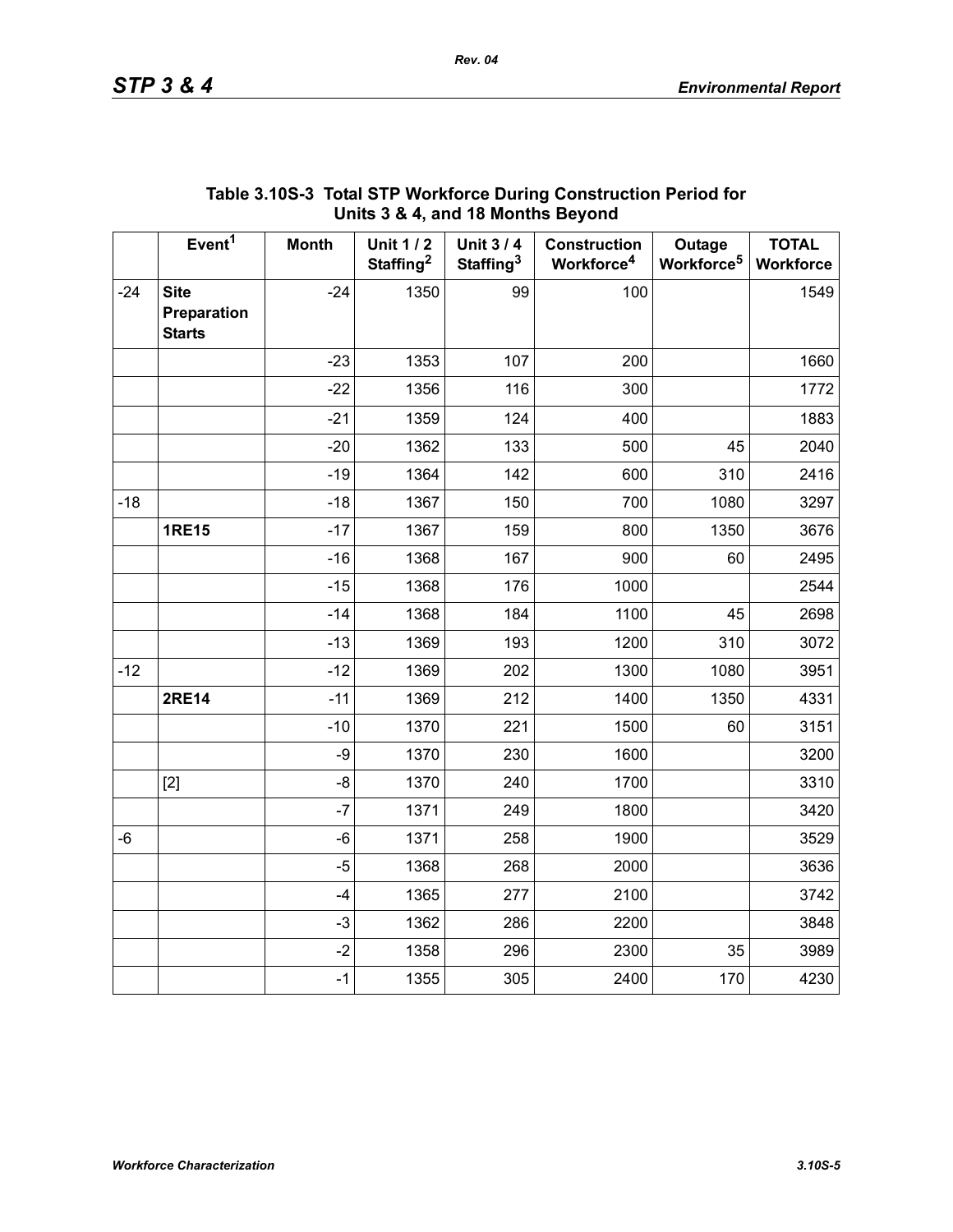|            | Event <sup>1</sup>                                       | <b>Month</b>   | <b>Unit 1/2</b><br>Staffing <sup>2</sup> | <b>Unit 3/4</b><br>Staffing <sup>3</sup> | <b>Construction</b><br>Workforce <sup>4</sup> | Outage<br>Workforce <sup>5</sup> | <b>TOTAL</b><br>Workforce |
|------------|----------------------------------------------------------|----------------|------------------------------------------|------------------------------------------|-----------------------------------------------|----------------------------------|---------------------------|
| <b>COL</b> | <b>COL</b><br><b>Issued/Start</b><br><b>Construction</b> | $\mathbf{1}$   | 1352                                     | 314                                      | 2500                                          | 850                              | 5016                      |
|            | <b>1RE16</b>                                             | $\overline{2}$ | 1349                                     | 322                                      | 2650                                          | 1100                             | 5421                      |
|            |                                                          | 3              | 1346                                     | 331                                      | 2800                                          | 60                               | 4536                      |
|            |                                                          | 4              | 1343                                     | 339                                      | 2950                                          |                                  | 4632                      |
|            |                                                          | 5              | 1339                                     | 348                                      | 3100                                          | 35                               | 4822                      |
| 6          |                                                          | 6              | 1336                                     | 356                                      | 3250                                          | 170                              | 5112                      |
|            |                                                          | $\overline{7}$ | 1333                                     | 365                                      | 3400                                          | 850                              | 5948                      |
|            | <b>2RE15</b>                                             | 8              | 1328                                     | 373                                      | 3550                                          | 1100                             | 6351                      |
|            |                                                          | 9              | 1324                                     | 382                                      | 3700                                          | 60                               | 5465                      |
|            |                                                          | 10             | 1319                                     | 390                                      | 3830                                          |                                  | 5539                      |
|            |                                                          | 11             | 1315                                     | 399                                      | 3960                                          |                                  | 5673                      |
| 12         |                                                          | 12             | 1310                                     | 407                                      | 4090                                          |                                  | 5807                      |
|            |                                                          | 13             | 1306                                     | 431                                      | 4220                                          |                                  | 5957                      |
|            |                                                          | 14             | 1301                                     | 455                                      | 4350                                          |                                  | 6106                      |
|            |                                                          | 15             | 1296                                     | 479                                      | 4480                                          |                                  | 6256                      |
|            |                                                          | 16             | 1292                                     | 503                                      | 4610                                          |                                  | 6405                      |
|            |                                                          | 17             | 1287                                     | 527                                      | 4740                                          | 35                               | 6590                      |
| 18         |                                                          | 18             | 1283                                     | 552                                      | 4870                                          | 170                              | 6874                      |
|            |                                                          | 19             | 1278                                     | 576                                      | 5000                                          | 850                              | 7704                      |
|            | <b>1RE17</b>                                             | 20             | 1272                                     | 600                                      | 5130                                          | 1100                             | 8102                      |
|            |                                                          | 21             | 1267                                     | 624                                      | 5260                                          | 60                               | 7210                      |
|            |                                                          | 22             | 1261                                     | 648                                      | 5390                                          |                                  | 7299                      |
|            |                                                          | 23             | 1255                                     | 672                                      | 5520                                          | 35                               | 7482                      |
| 24         |                                                          | 24             | 1250                                     | 696                                      | 5650                                          | 170                              | 7766                      |
|            |                                                          | 25             | 1244                                     | 715                                      | 5800                                          | 850                              | 8609                      |
|            | <b>2RE16</b>                                             | 26             | 1238                                     | 733                                      | 5950                                          | 1100                             | 9021                      |
|            |                                                          | 27             | 1233                                     | 752                                      | 5950                                          | 60                               | 7994                      |
|            |                                                          | 28             | 1227                                     | 770                                      | 5950                                          |                                  | 7947                      |
|            |                                                          | 29             | 1221                                     | 789                                      | 5950                                          |                                  | 7960                      |

#### **Table 3.10S-3 Total STP Workforce During Construction Period for Units 3 & 4, and 18 Months Beyond (Continued)**

*Rev. 04*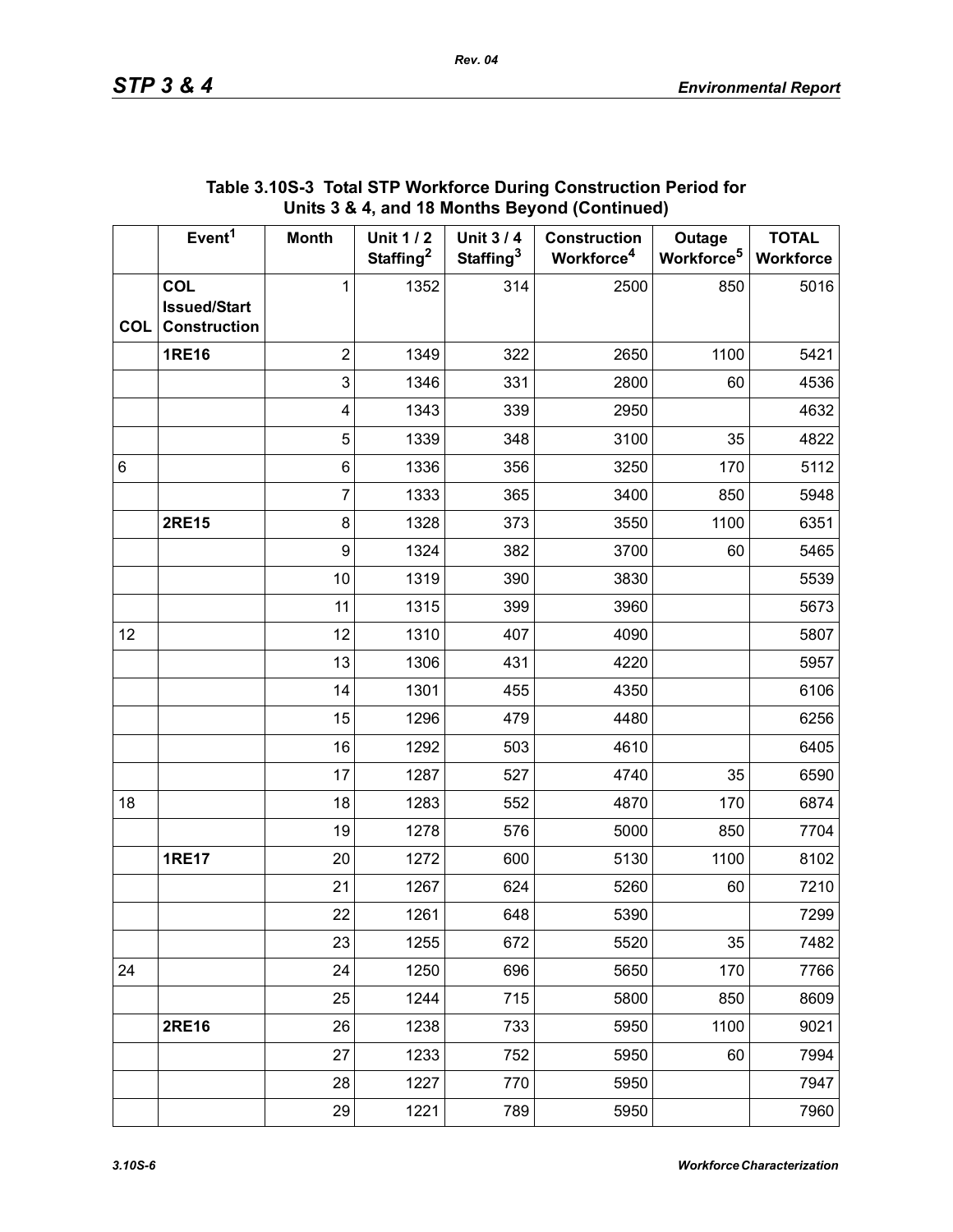|    | Event <sup>1</sup>  | <b>Month</b> | <b>Unit 1/2</b><br>Staffing <sup>2</sup> | <b>Unit 3/4</b><br>Staffing <sup>3</sup> | <b>Construction</b><br>Workforce <sup>4</sup> | Outage<br>Workforce <sup>5</sup> | <b>TOTAL</b><br>Workforce |
|----|---------------------|--------------|------------------------------------------|------------------------------------------|-----------------------------------------------|----------------------------------|---------------------------|
| 30 |                     | 30           | 1216                                     | 807                                      | 5950                                          |                                  | 7973                      |
|    |                     | 31           | 1210                                     | 826                                      | 5950                                          |                                  | 7986                      |
|    |                     | 32           | 1204                                     | 844                                      | 5950                                          |                                  | 7998                      |
|    |                     | 33           | 1199                                     | 863                                      | 5950                                          |                                  | 8011                      |
|    |                     | 34           | 1193                                     | 881                                      | 5950                                          |                                  | 8024                      |
|    |                     | 35           | 1187                                     | 900                                      | 5950                                          | 35                               | 8072                      |
| 36 |                     | 36           | 1181                                     | 918                                      | 5850                                          | 170                              | 8119                      |
|    |                     | 37           | 1176                                     | 921                                      | 5750                                          | 850                              | 8697                      |
|    | <b>1RE18</b>        | 38           | 1170                                     | 925                                      | 5650                                          | 1100                             | 8845                      |
|    |                     | 39           | 1164                                     | 928                                      | 5450                                          | 60                               | 7602                      |
|    |                     | 40           | 1158                                     | 932                                      | 5250                                          |                                  | 7340                      |
|    |                     | 41           | 1153                                     | 935                                      | 5050                                          | 35                               | 7173                      |
| 42 |                     | 42           | 1147                                     | 939                                      | 4850                                          | 170                              | 7105                      |
|    |                     | 43           | 1141                                     | 942                                      | 4650                                          | 850                              | 7583                      |
|    | <b>2RE17</b>        | 44           | 1135                                     | 945                                      | 4450                                          | 1100                             | 7630                      |
|    | <b>U3 Fuel Load</b> | 45           | 1128                                     | 949                                      | 4250                                          | 60                               | 6387                      |
|    |                     | 46           | 1122                                     | 952                                      | 4050                                          |                                  | 6124                      |
|    |                     | 47           | 1115                                     | 956                                      | 3900                                          |                                  | 5971                      |
| 48 |                     | 48           | 1109                                     | 959                                      | 3800                                          |                                  | 5868                      |
|    |                     | 49           | 1102                                     | 959                                      | 3700                                          |                                  | 5761                      |
|    |                     | 50           | 1096                                     | 959                                      | 3600                                          |                                  | 5655                      |
|    |                     | 51           | 1089                                     | 959                                      | 3500                                          |                                  | 5548                      |
|    |                     | 52           | 1083                                     | 959                                      | 3400                                          |                                  | 5442                      |
|    |                     | 53           | 1076                                     | 959                                      | 3300                                          | 35                               | 5370                      |

#### **Table 3.10S-3 Total STP Workforce During Construction Period for Units 3 & 4, and 18 Months Beyond (Continued)**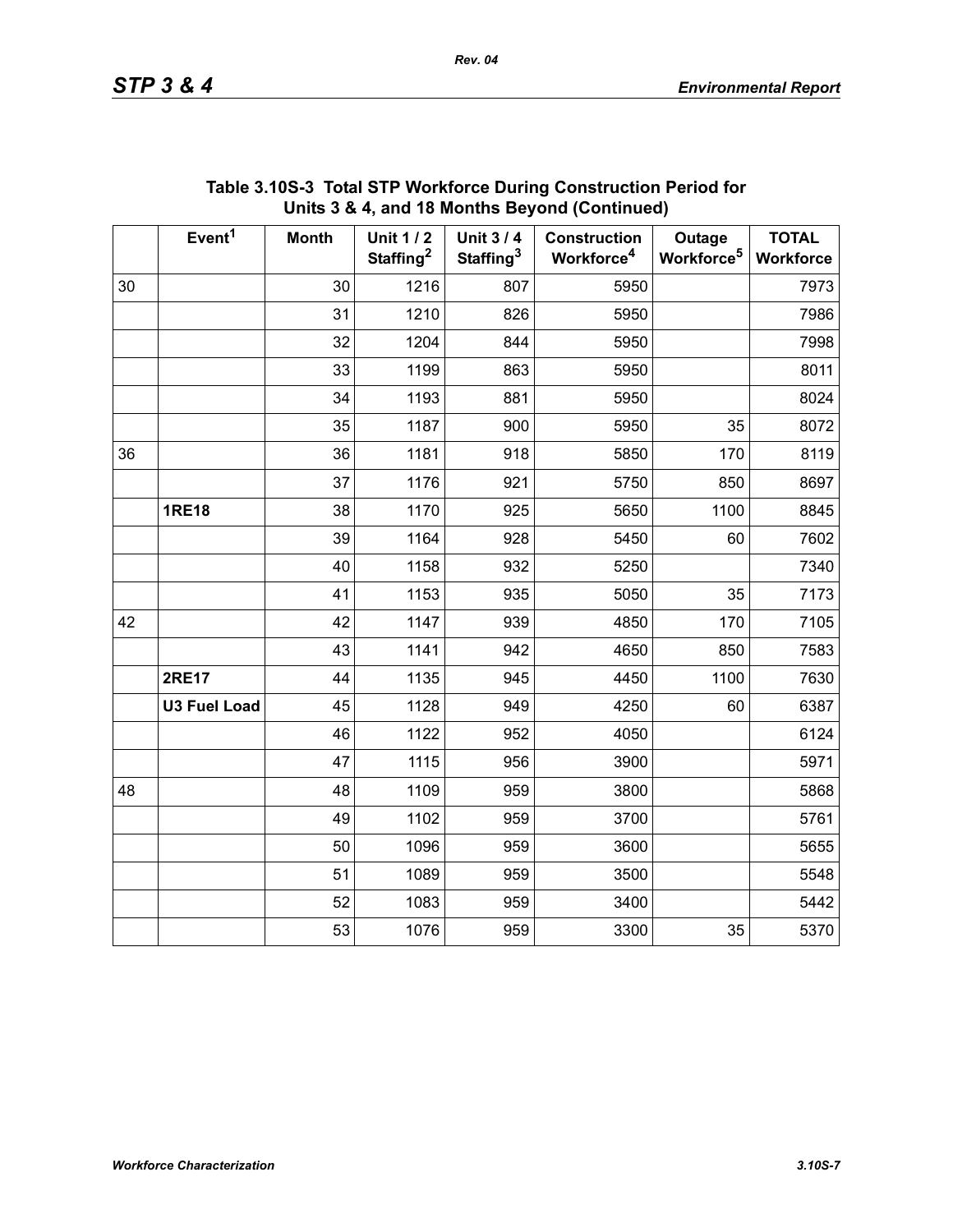|    | Event <sup>1</sup>  | <b>Month</b> | <b>Unit 1/2</b><br>Staffing <sup>2</sup> | <b>Unit 3/4</b><br>Staffing <sup>3</sup> | <b>Construction</b><br>Workforce <sup>4</sup> | Outage<br>Workforce <sup>5</sup> | <b>TOTAL</b><br>Workforce |
|----|---------------------|--------------|------------------------------------------|------------------------------------------|-----------------------------------------------|----------------------------------|---------------------------|
| 54 | CO <sub>U3</sub>    | 54           | 1070                                     | 959                                      | 3200                                          | 170                              | 5399                      |
|    |                     | 55           | 1063                                     | 959                                      | 3000                                          | 850                              | 5872                      |
|    | <b>1RE19</b>        | 56           | 1063                                     | 959                                      | 2800                                          | 1100                             | 5922                      |
|    |                     | 57           | 1063                                     | 959                                      | 2600                                          | 60                               | 4682                      |
|    | <b>U4 Fuel Load</b> | 58           | 1063                                     | 959                                      | 2400                                          |                                  | 4422                      |
|    |                     | 59           | 1063                                     | 959                                      | 2200                                          | 35                               | 4257                      |
| 60 |                     | 60           | 1063                                     | 959                                      | 2000                                          | 170                              | 4192                      |
|    |                     | 61           | 1062                                     | 959                                      | 1800                                          | 850                              | 4671                      |
|    | <b>2RE18</b>        | 62           | 1062                                     | 959                                      | 1600                                          | 1100                             | 4721                      |
|    |                     | 63           | 1062                                     | 959                                      | 1400                                          | 60                               | 3481                      |
|    |                     | 64           | 1062                                     | 959                                      | 1200                                          |                                  | 3221                      |
|    |                     | 65           | 1062                                     | 959                                      | 1100                                          |                                  | 3121                      |
| 66 | <b>U4 CO</b>        | 66           | 1062                                     | 959                                      | 525                                           |                                  | 2546                      |
|    |                     | 67           | 1062                                     | 959                                      | 0                                             |                                  | 2021                      |
|    |                     | 68           | 1062                                     | 959                                      | 0                                             |                                  | 2021                      |
|    |                     | 69           | 1062                                     | 959                                      | $\pmb{0}$                                     | 35                               | 2056                      |
|    |                     | 70           | 1062                                     | 959                                      | 0                                             | 170                              | 2191                      |
|    |                     | 71           | 1062                                     | 959                                      | 0                                             | 885                              | 2906                      |
| 72 | 3REO1               | 72           | 1062                                     | 959                                      | 0                                             | 1270                             | 3291                      |
|    |                     | 73           | 1062                                     | 959                                      | 0                                             | 910                              | 2931                      |
|    | <b>1RE20</b>        | 74           | 1062                                     | 959                                      | 0                                             | 1100                             | 3121                      |
|    |                     | 75           | 1062                                     | 959                                      | 0                                             | 60                               | 2081                      |
|    |                     | 76           | 1062                                     | 959                                      | 0                                             |                                  | 2021                      |
|    |                     | 77           | 1062                                     | 959                                      | $\mathbf 0$                                   | 35                               | 2056                      |
| 78 |                     | 78           | 1062                                     | 959                                      | $\mathsf{O}\xspace$                           | 170                              | 2191                      |
|    |                     | 79           | 1062                                     | 959                                      | $\mathbf 0$                                   | 850                              | 2871                      |
|    | <b>2RE19</b>        | 80           | 1062                                     | 959                                      | 0                                             | 1135                             | 3156                      |
|    |                     | 81           | 1062                                     | 959                                      | $\mathbf 0$                                   | 230                              | 2251                      |
|    |                     | 82           | 1062                                     | 959                                      | $\pmb{0}$                                     | 850                              | 2871                      |

#### **Table 3.10S-3 Total STP Workforce During Construction Period for Units 3 & 4, and 18 Months Beyond (Continued)**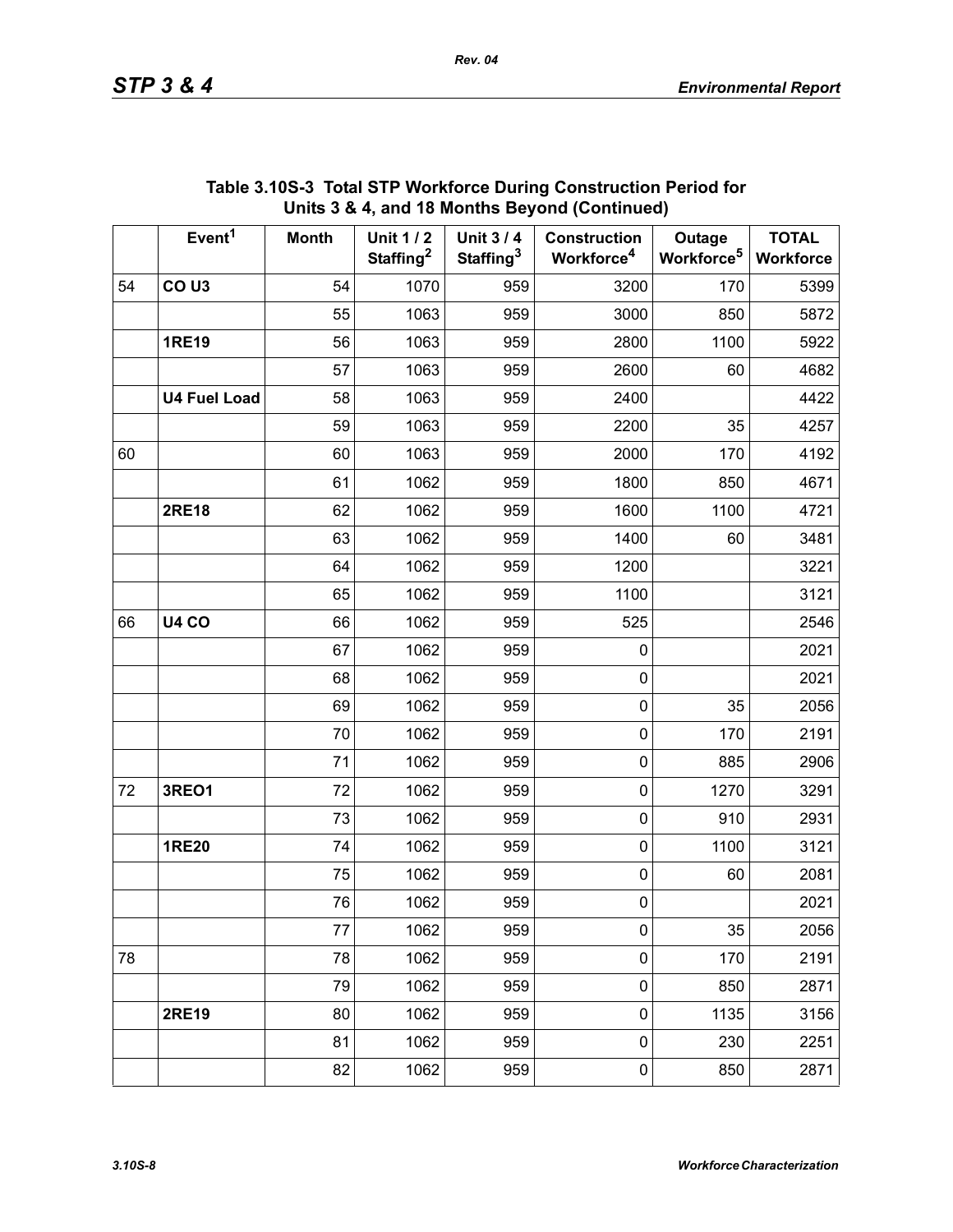| Units 3 & 4, and 18 Months Beyond (Continued) |                                                                                                                                                                                                                                                |    |      |     |  |      |      |  |  |
|-----------------------------------------------|------------------------------------------------------------------------------------------------------------------------------------------------------------------------------------------------------------------------------------------------|----|------|-----|--|------|------|--|--|
|                                               | Event <sup>1</sup><br><b>TOTAL</b><br>Unit 1 / 2<br><b>Unit 3/4</b><br><b>Month</b><br><b>Construction</b><br>Outage<br>Workforce <sup>5</sup><br>Staffing <sup>2</sup><br>Staffing <sup>3</sup><br>Workforce <sup>4</sup><br><b>Workforce</b> |    |      |     |  |      |      |  |  |
|                                               | 4REO1                                                                                                                                                                                                                                          | 83 | 1062 | 959 |  | 1100 | 3121 |  |  |
| 84                                            |                                                                                                                                                                                                                                                | 84 | 1062 | 959 |  | 60   | 2081 |  |  |
|                                               |                                                                                                                                                                                                                                                | 85 | 1062 | 959 |  |      | 2021 |  |  |

# **Table 3.10S-3 Total STP Workforce During Construction Period for**

 $1$  Events at indicated months are from Table 3.3.10S-2, Environmental Report, Rev 01, 15 Jan 2008 and South Texas Project Long Range Outage Plan, Rev 4b, 10/15/07. Outages numbering convention: for example, for 1RE15 ,

1 = Unit 1 (or 2, 3 or 4); RE = refueling; 15 = this is the  $15<sup>th</sup>$  refueling for Unit 1.

2 Units 1/2 estimates are from STP Staffing Plan, June 2007

3 Units 3/4 estimates are from Owner's Estimate, 10/25/07

4 Construction Workforce estimates are from Table 3.3.10S-2, Environmental Report, Rev 01, 15 Jan 2008

5 Outage Supplemental Workforce estimates are based on South Texas Project 1RE14 Outage Report, 2008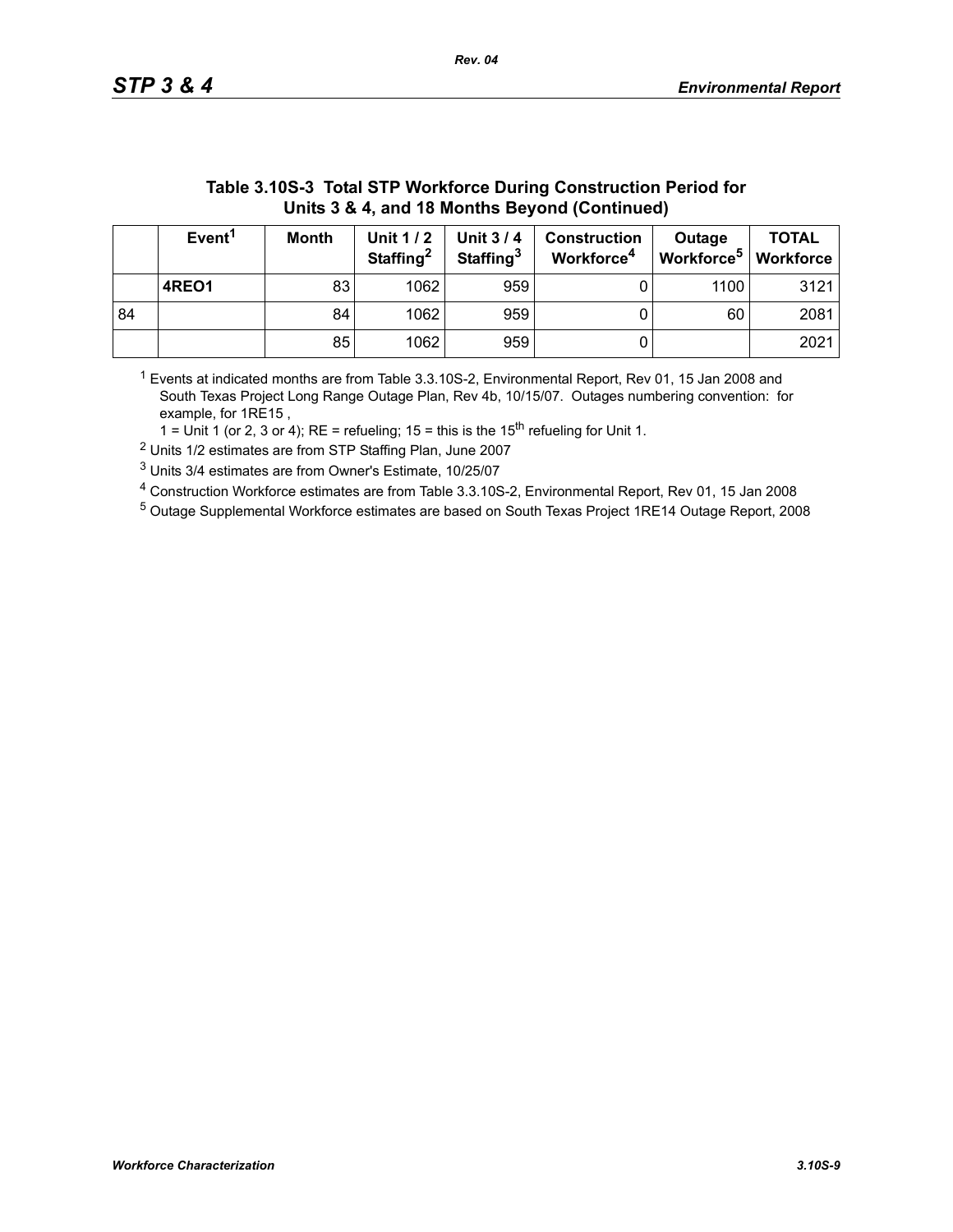



*STP 3 & 4*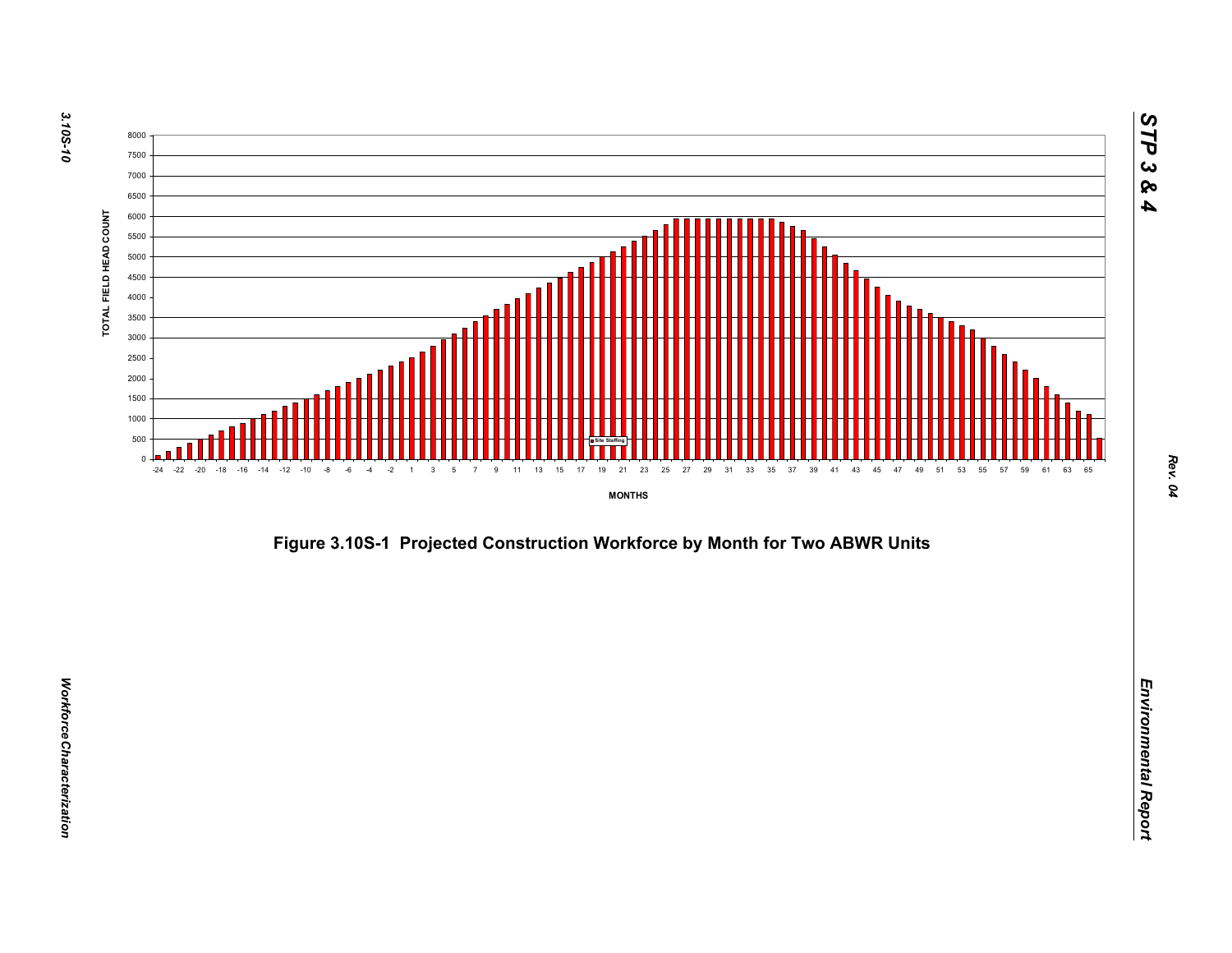

*Figure 3.10S-2 Projected Operations Workforce by Month for Two ABWR Units*<br>*Environmental Report*<br>Projected Operations Workforce by Month for Two ABWR Units<br>Projected Operations Workforce by Month for Two ABWR Units<br>Proje

*STP 3 & 4*